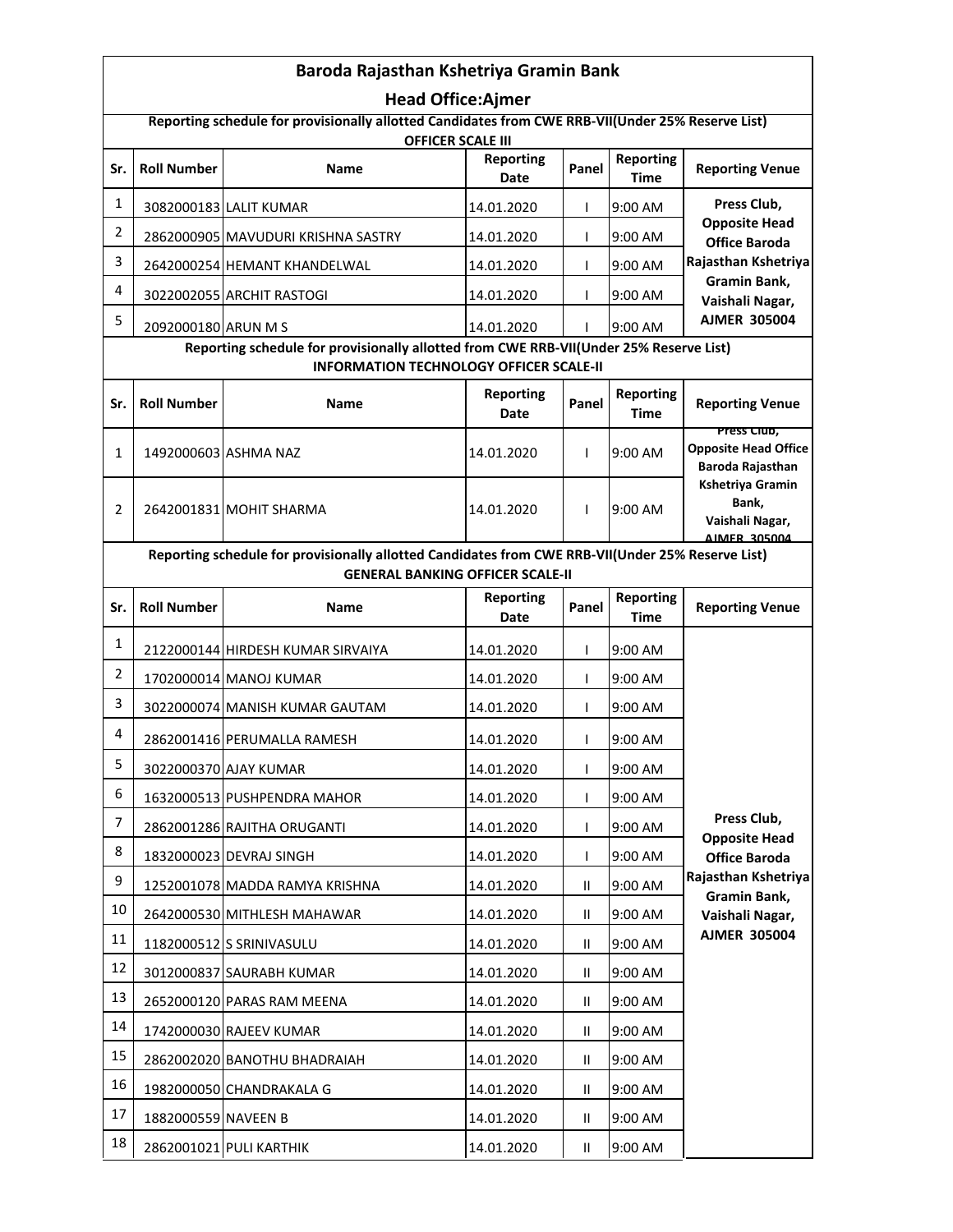|     | Reporting schedule for provisionally allotted Candidates from CWE RRB-VII(Under 25% Reserve List)<br><b>GENERAL BANKING OFFICER SCALE-II</b> |                                         |                          |                |                                 |                                             |  |
|-----|----------------------------------------------------------------------------------------------------------------------------------------------|-----------------------------------------|--------------------------|----------------|---------------------------------|---------------------------------------------|--|
| Sr. | <b>Roll Number</b>                                                                                                                           | <b>Name</b>                             | <b>Reporting</b><br>Date | Panel          | <b>Reporting</b><br><b>Time</b> | <b>Reporting Venue</b>                      |  |
| 19  |                                                                                                                                              | 1632000255 SHLOK KUMAR ALOK             | 14.01.2020               | $\mathbf{II}$  | 9:00 AM                         |                                             |  |
| 20  |                                                                                                                                              | 2802000292 MATHIVANAN OR                | 14.01.2020               | $\mathbf{II}$  | 9:00 AM                         |                                             |  |
| 21  | 2802000146 ROSHNI                                                                                                                            |                                         | 14.01.2020               | $\mathbf{II}$  | 9:00 AM                         |                                             |  |
| 22  |                                                                                                                                              | 1252000015 SIGICHERLA NAGESWARA RAO     | 14.01.2020               | $\mathbf{I}$   | 9:00 AM                         |                                             |  |
| 23  |                                                                                                                                              | 2642001147 SANJAY KUMAWAT               | 14.01.2020               | $\mathbf{H}$   | 9:00 AM                         |                                             |  |
| 24  |                                                                                                                                              | 1642000131 DINESH KUMAR                 | 14.01.2020               | Ш              | 9:00 AM                         |                                             |  |
| 25  |                                                                                                                                              | 2642000219 BAL KRISHAN                  | 14.01.2020               | Ш              | 9:00 AM                         |                                             |  |
| 26  |                                                                                                                                              | 1642000215 AJAY KUMAR                   | 14.01.2020               | Ш              | 9:00 AM                         |                                             |  |
| 27  |                                                                                                                                              | 1592000083 NAVEEN KUMAR                 | 14.01.2020               | Ш              | 9:00 AM                         |                                             |  |
| 28  |                                                                                                                                              | 2712000076 VIVEKANANDAN S               | 14.01.2020               | Ш              | 9:00 AM                         |                                             |  |
| 29  |                                                                                                                                              | 2692000336 RAKAM KUMARA SWAMY           | 14.01.2020               | Ш              | 9:00 AM                         |                                             |  |
| 30  |                                                                                                                                              | 2642001416 ALOK BHARTI                  | 14.01.2020               | Ш              | 9:00 AM                         |                                             |  |
| 31  | 2802000212 NITHYA R                                                                                                                          |                                         | 14.01.2020               | $\mathbf{III}$ | 9:00 AM                         |                                             |  |
| 32  |                                                                                                                                              | 2862001068 MAHENDER D                   | 14.01.2020               | Ш              | 9:00 AM                         | Press Club,                                 |  |
| 33  | 2852000081 ANISH A A                                                                                                                         |                                         | 14.01.2020               | Ш              | 9:00 AM                         | <b>Opposite Head</b>                        |  |
| 34  |                                                                                                                                              | 2812000013 VIJAYA SEKARAN C             | 14.01.2020               | Ш              | 9:00 AM                         | <b>Office Baroda</b><br>Rajasthan Kshetriya |  |
| 35  |                                                                                                                                              | 1252000977 KATHIKA SIVA KALYAN          | 14.01.2020               | Ш              | 9:00 AM                         | Gramin Bank,                                |  |
| 36  |                                                                                                                                              | 2882000057 VENNAPUREDDY MANOHAR         | 14.01.2020               | Ш              | 9:00 AM                         | Vaishali Nagar,<br><b>AJMER 305004</b>      |  |
| 37  |                                                                                                                                              | 2092000191 BINDYA S BABU                | 14.01.2020               | Ш              | 9:00 AM                         |                                             |  |
| 38  |                                                                                                                                              | 1182000587 K LOKESH REDDY               | 14.01.2020               | Ш              | 9:00 AM                         |                                             |  |
| 39  |                                                                                                                                              | 1742000019 OM PRAKASH                   | 14.01.2020               | IV             | 9:00 AM                         |                                             |  |
| 40  |                                                                                                                                              | 2032000288 PRASANTH PUTCHA              | 14.01.2020               | IV             | 9:00 AM                         |                                             |  |
| 41  |                                                                                                                                              | 1142000467 KARNATI VEERANARAYANA        | 14.01.2020               | IV             | 9:00 AM                         |                                             |  |
| 42  |                                                                                                                                              | 2602000128 SHIKHA GANGWAR               | 14.01.2020               | IV             | 9:00 AM                         |                                             |  |
| 43  |                                                                                                                                              | 3082000076 HARISH MUDGAL                | 14.01.2020               | IV             | 9:00 AM                         |                                             |  |
| 44  |                                                                                                                                              | 2552000291 AKASH MALHOTRA               | 14.01.2020               | IV             | 9:00 AM                         |                                             |  |
| 45  |                                                                                                                                              | 1142000093 MADHALA VENKATA CHARAN KUMAR | 14.01.2020               | IV             | 9:00 AM                         |                                             |  |
| 46  |                                                                                                                                              | 2432000309 SUBHRAJEET PANDA             | 14.01.2020               | IV             | 9:00 AM                         |                                             |  |
| 47  |                                                                                                                                              | 2292000662 SUMEDHA JAIN                 | 14.01.2020               | IV             | 9:00 AM                         |                                             |  |
| 48  |                                                                                                                                              | 2652000200 NAVEEN CHAUDHARY             | 14.01.2020               | IV             | 9:00 AM                         |                                             |  |
| 49  |                                                                                                                                              | 1932000018 JITHIN THOMAS                | 14.01.2020               | IV             | 9:00 AM                         |                                             |  |
| 50  |                                                                                                                                              | 1792000070 ANKITA MAHAJAN               | 14.01.2020               | IV             | 9:00 AM                         |                                             |  |
| 51  |                                                                                                                                              | 2742000149 KEVIN RICHARD F              | 14.01.2020               | IV             | 9:00 AM                         |                                             |  |
| 52  |                                                                                                                                              | 2652000275 MAHENDRA BISHNOI             | 14.01.2020               | IV             | 9:00 AM                         |                                             |  |
| 53  |                                                                                                                                              | 1822000007 SUNEET KUMAR                 | 14.01.2020               | IV             | 9:00 AM                         |                                             |  |